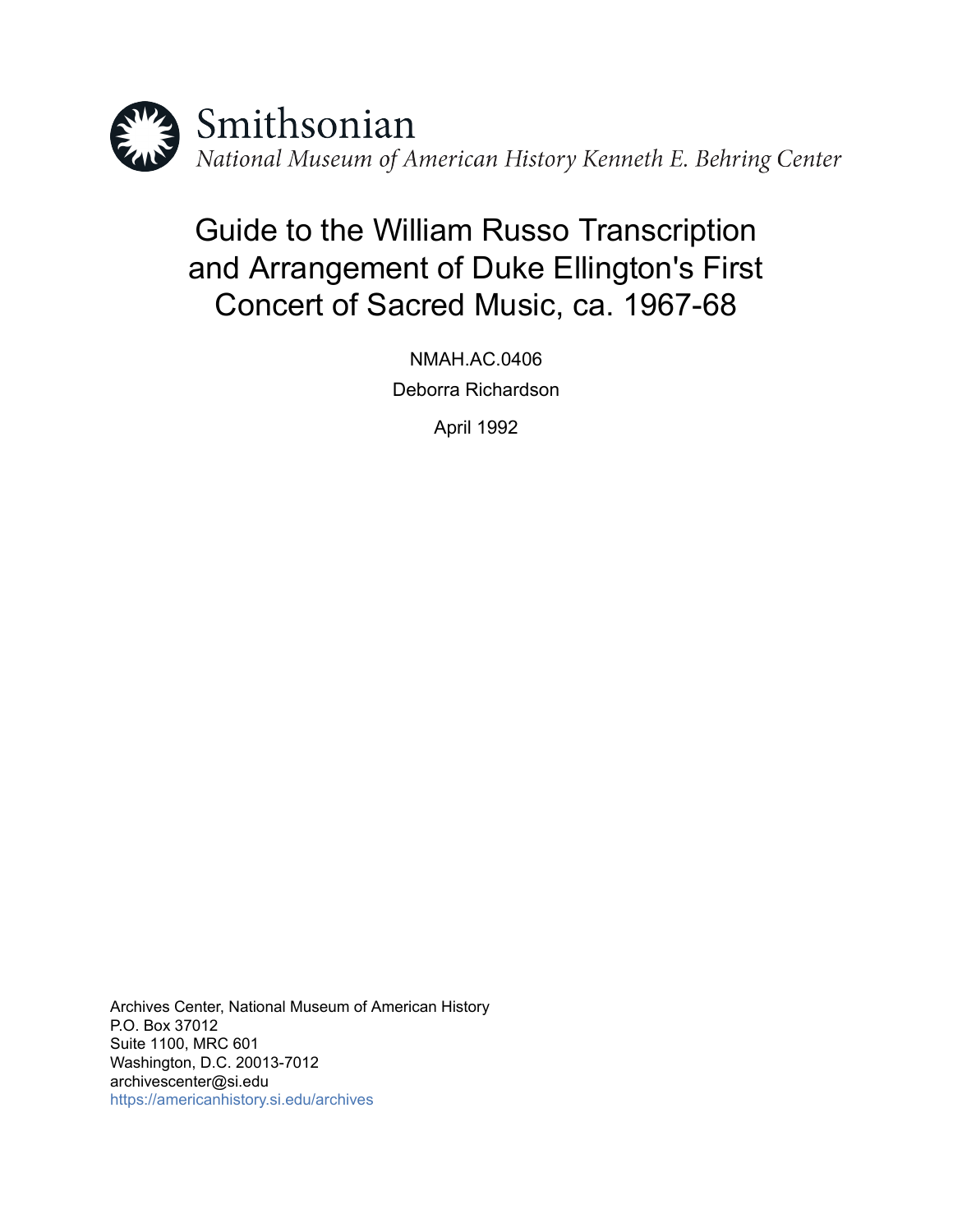## **Table of Contents**

<span id="page-1-0"></span>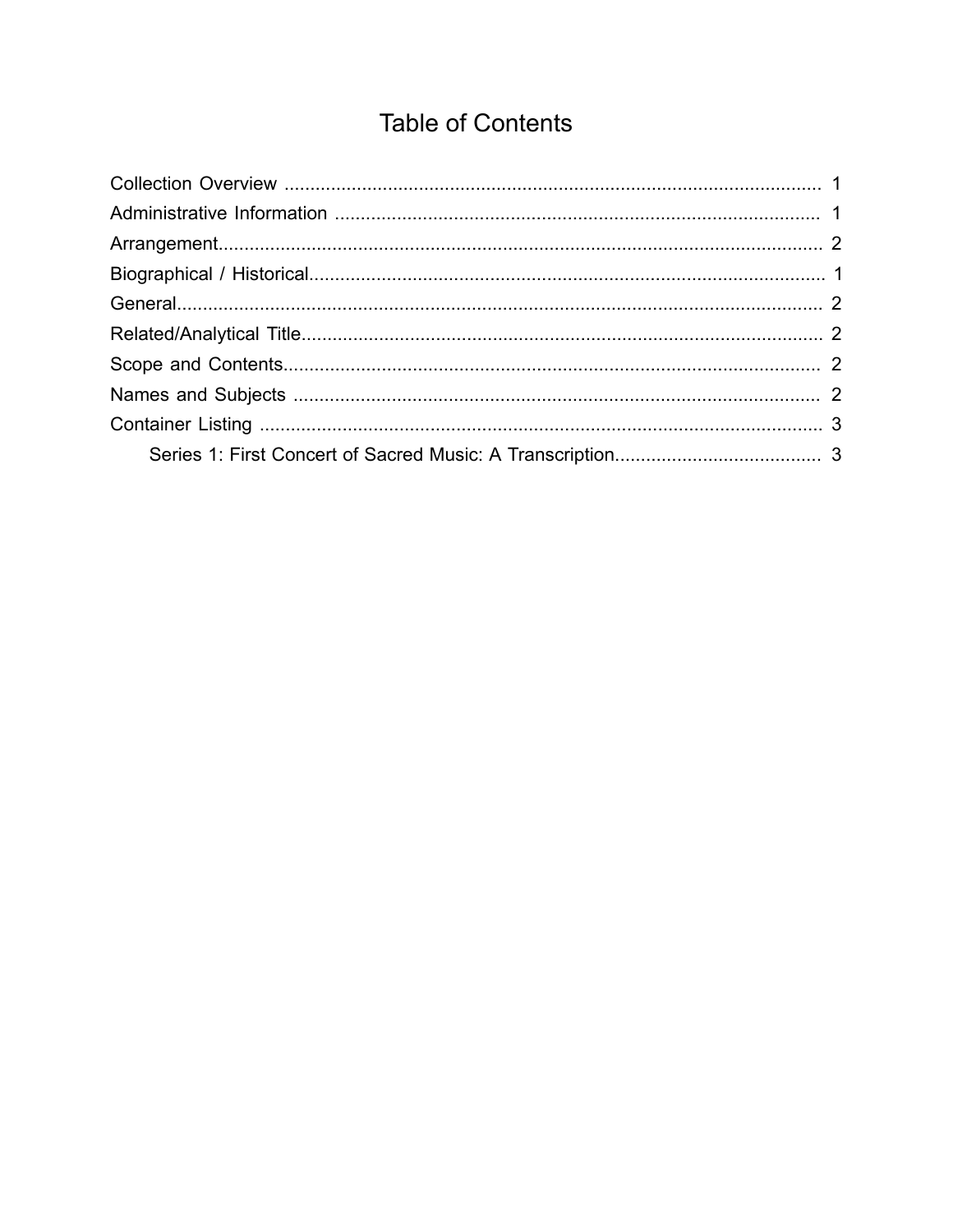## <span id="page-2-0"></span>**Collection Overview**

| <b>Repository:</b> | Archives Center, National Museum of American History                                                    |
|--------------------|---------------------------------------------------------------------------------------------------------|
| Title:             | William Russo Transcription and Arrangement of Duke Ellington's First<br><b>Concert of Sacred Music</b> |
| Date:              | circa 1967-1968                                                                                         |
| Identifier:        | NMAH.AC.0406                                                                                            |
| Creator:           | Ellington, Duke, 1899-1974<br>Russo, William, 1928-2003 (Creator)                                       |
| Extent:            | 0.5 Cubic feet (1 box)                                                                                  |
| Language:          | English.                                                                                                |

## <span id="page-2-1"></span>**Administrative Information**

#### Acquisition Information

The materials were donated to the Archives Center by Prof. Russo during a January, 1991 conference of the International Association of Jazz Educators held in Washington, D.C.

#### Processing Information

This collection was processed by Deborra Richardson, archivist.

#### Preferred Citation

William Russo Transcription and Arrangement of Duke Ellington's First Concert of Sacred Music, 1967-1968, Archives Center, National Museum of American History.

#### **Restrictions**

Collection is open for research.

#### Conditions Governing Use

Collection items available for reproduction, but the Archives Center makes no guarantees concerning copyright restrictions. Other intellectual property rights may apply. Archives Center cost-recovery and use fees may apply when requesting reproductions.

### <span id="page-2-2"></span>**Biographical / Historical**

William Russo was the Director of the Contemporary American Music Program at Columbia College, Chicago. Active in music from 1947 until his death in 2003, he toured Europe as the leader of a quintet; lived in London, where he conducted the London Jazz Orchestra and worked with the BBC; and lived and taught in New York and Chicago. Russo was noted in the fifties as a composer of experimental music for Stan Kenton's orchestra and Third Stream Music for the Russo orchestra. He has been a trombonist, composer, arranger, and conductor.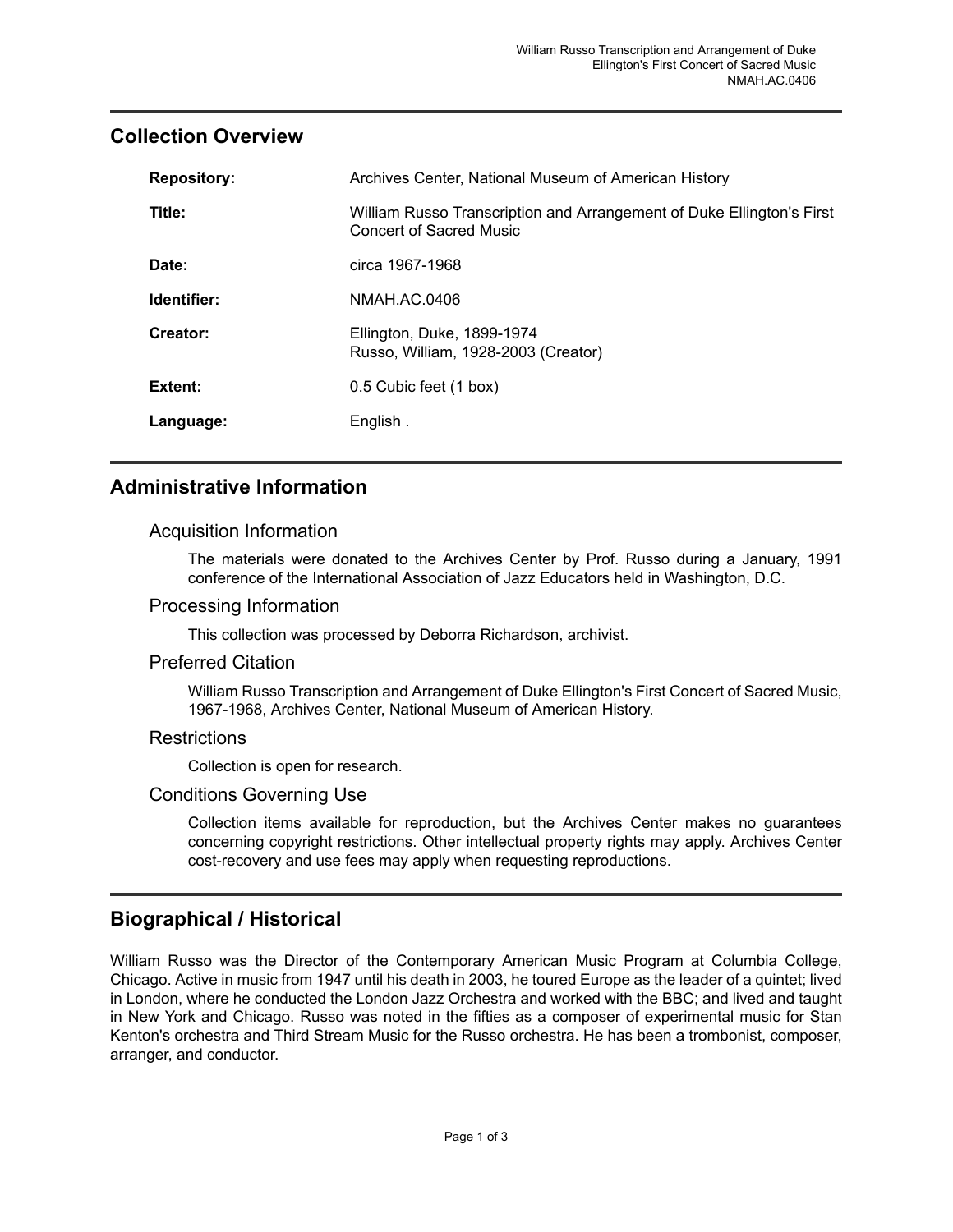## <span id="page-3-3"></span>**Scope and Contents**

William Russo Transcription and Arrangement of Duke Ellington's First Concert of Sacred Music consists of the full conductor score, orchestral parts, and choral parts to "In the Beginning God," "Tell Me It's the Truth," "Come Sunday," "The Lord's Prayer," "Will You Be There?" "Ain't But the One," and "David Danced." The transcription and arrangement were created by Professor Russo, who spent some time working with Ellington on the project during the late sixties or early seventies.

#### <span id="page-3-0"></span>**Arrangement**

Collection is arranged into one series.

#### <span id="page-3-1"></span>**General**

Russo stated that Duke Ellington loaned him the music in 1967-1968.

### <span id="page-3-2"></span>Related/Analytical Title

*In the Beginning God Tell Me It's the Truth The Lord's Prayer Ain't But the One First Sacred Concert*

### <span id="page-3-4"></span>Names and Subject Terms

This collection is indexed in the online catalog of the Smithsonian Institution under the following terms:

Subjects:

Choral music Choruses, Sacred (Mixed voices) with instrumental ensemble Church music Conductors -- 20th century Musicians -- 20th century

Types of Materials:

Manuscripts -- Music -- 20th century Parts (musical) Scores **Transcriptions** 

Names:

Columbia College (Chicago). Contemporary American Music Program